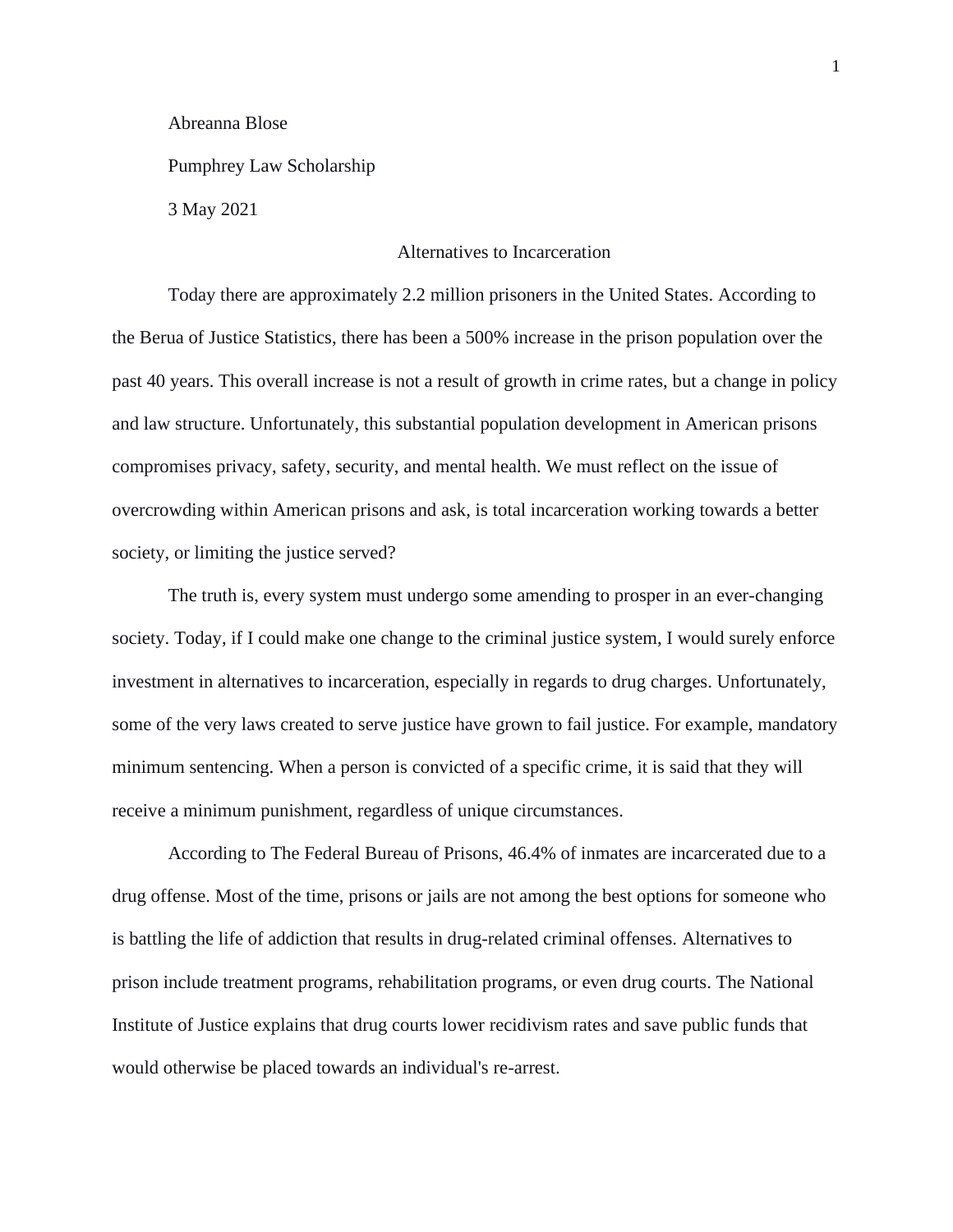It only makes sense that rehabilitation would be a better option. There are countless stories of individuals who turn to drugs because of depression, anxiety, or deep-rooted trauma. They then sell these drugs to profit from their own addiction. Drug offenders can recover and even prosper after rehabilitation. Oftentimes, the only people that they ever hurt were themselves.

The National Institute on Drug Abuse explains that in America alone, half of the individuals who experience a mental health disorder will also develop a substance use disorder. This means that the same people who are put in prison for their drug offenses are extremely likely to have a mental illness. This can lead one to wonder, will prison truly solve such a deeprooted problem? Would it not be more beneficial to send these individuals to a rehabilitation program? Everyone deserves a fair chance at life. People with mental health issues who resort to drug use should not be dehumanized, rather restored to a sense of health and normality.

An article written by authors at the Justice Policy Institute highlights 4 findings in regards to choosing rehabilitation over imprisonment. The first finding explains that treatment can be less expensive than a term of imprisonment. Studies show that treatment including residency could potentially only cost half of the price of a term while incarcerated. The second shows that treatment can be cost-effective. The research found that a dollar spent on drug treatment saves society seven and a half dollars in reduced crime and regained productivity. The next finding highlights that treatment can reduce substance abuse while building communities. Program alternatives would allow people to face addiction and learn to become a productive part of their family and community. The last and possibly most important finding is evidence of programs across America that have been effective. Maryland in specific has tried these programs, resulting in lowering recidivism rates and saving lives.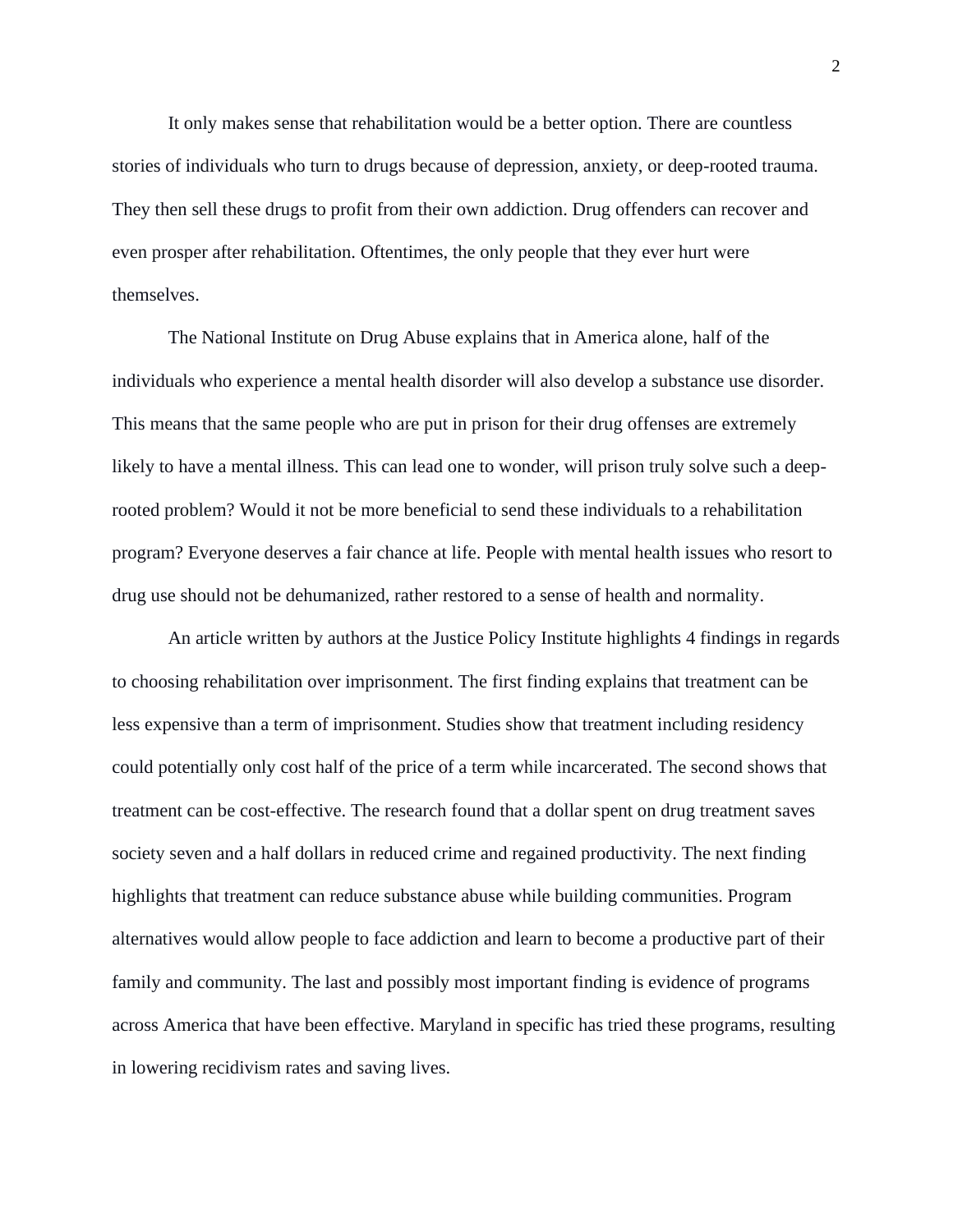Overall, decreasing the population of incarcerated individuals in the United States would increase the safety of both the public and individuals working for the criminal justice system. According to the National Institute for Jail Operations, in Tennesse, nearly half of the State's Jails have more inmates than beds. Some of these jails are holding two to three times as many inmates as they are certified for. This number is alarming for not only the well-being of the inmates but also for the security of the officers employed in these jails. An increase in inmates does not typically increase deputies. This means that officers are put in an uncomfortable position in which the inmate to officer ratio becomes dangerous.

I took it upon myself to interview a local corrections officer. They stated that the county jail in which they are employed often exceeds inmate capacity. When there are more inmates than beds, the jail makes the executive decision to put cots in the common areas. This statement was extremely alarming to me. The safety of both inmates and officers is compromised, providing evidence that overpopulation is an issue that must be addressed.

Both my family and I have watched loved one's battle addiction. They do not get a second chance in society, rather they are shunned and locked away. I also have family members serving in the criminal justice community. This perspective ultimately allows me to develop an opinion on this much-needed change in our criminal justice system. The truth is, this change seems minor, but it is necessary for the bettering of our society. With compliance and policy changes, we could make the world a better place, one alternative at a time.

## Works Cited

"Criminal Justice Facts." *The Sentencing Project*, 2 Sept. 2020, www.sentencingproject.org/criminal-justice-facts